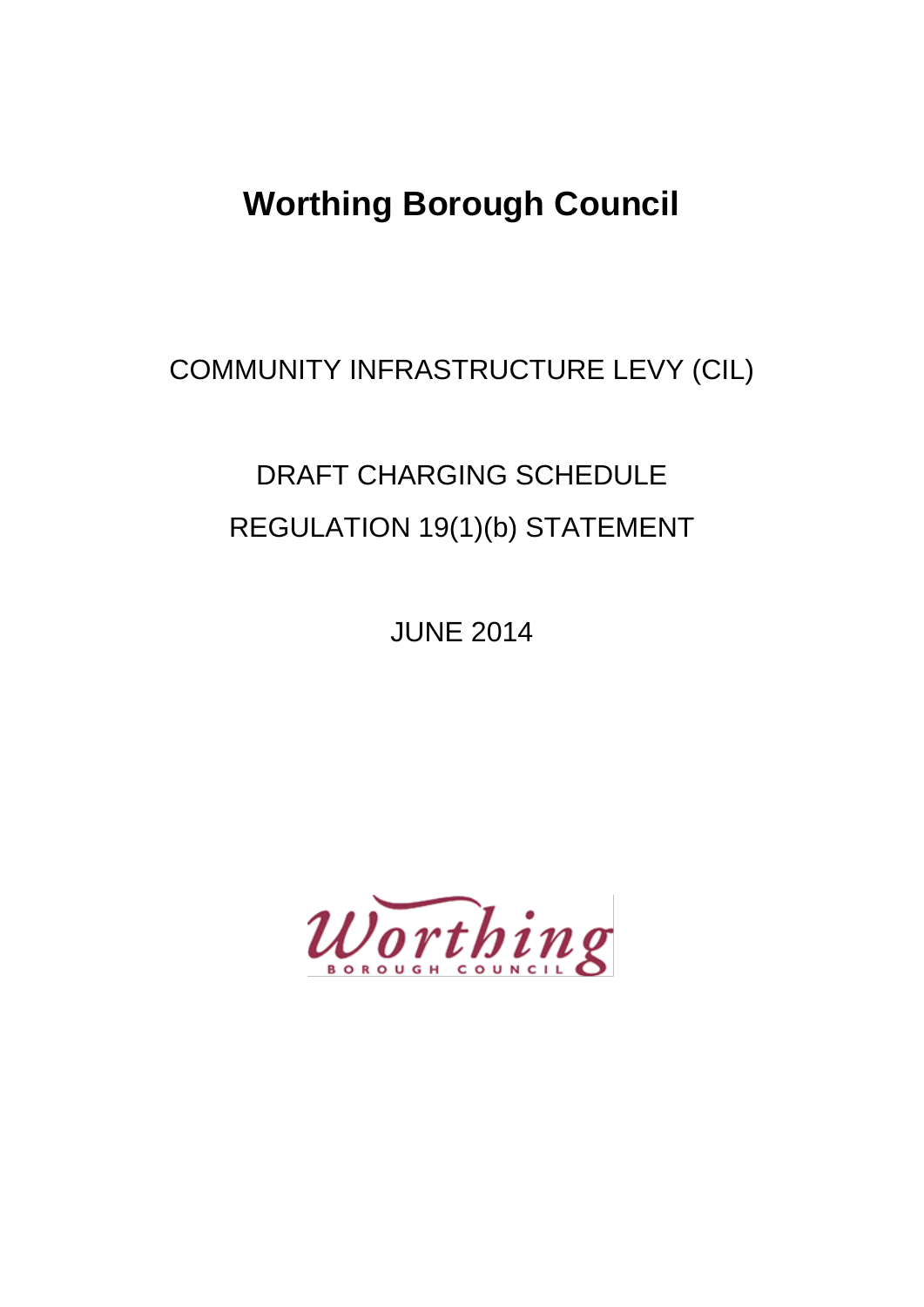## **Summary**

In line with Regulation 19(1)(b) of the Community Infrastructure Levy Regulations 2010 (as amended) this statement sets out details of the representations that were made during consultation on the Draft Charging Schedule (March 2014) and a summary of the main issues raised by the representations.

# **Background**

Worthing Borough Council invited representations on its Community Infrastructure Levy (CIL) Draft Charging Schedule for a six-week period from  $6<sup>th</sup>$  March 2014 to  $17<sup>th</sup>$  April 2014. Further information on the consultation process is set out in the Council's Statement of Consultation.

### **Statement of Representations**

This statement confirms that representations were made to Worthing Borough Council in respect of the CIL Draft Charging Schedule. A total of ten (10) representations were received during the formal consultation period and in accordance with Regulation 17 of the Community Infrastructure Levy Regulations 2010 (as amended).

In addition, four more organisations acknowledged and thanked the Council for providing the opportunity to respond but confirmed that they had no comment to make.

Information relating to the respondents making representations is contained in Appendix A and a summary of the main issues raised by the representations is contained in Appendix B.

A broad overview of the ten representations received (summarised in Appendix B) is as follows:

- Three representations were in general support of the Draft Charging Schedule
- Three representations related to the proposed charge for retail uses
- One representation simply sets out CIL guidance and legislation
- One representation relates to sheltered / retirement housing
- One representation makes specific points about the methodology / approach
- One representation (from a local developer) makes a number of points relating to the evidence used to set CIL and the impact that CIL may have on the viability of some developments in the Borough.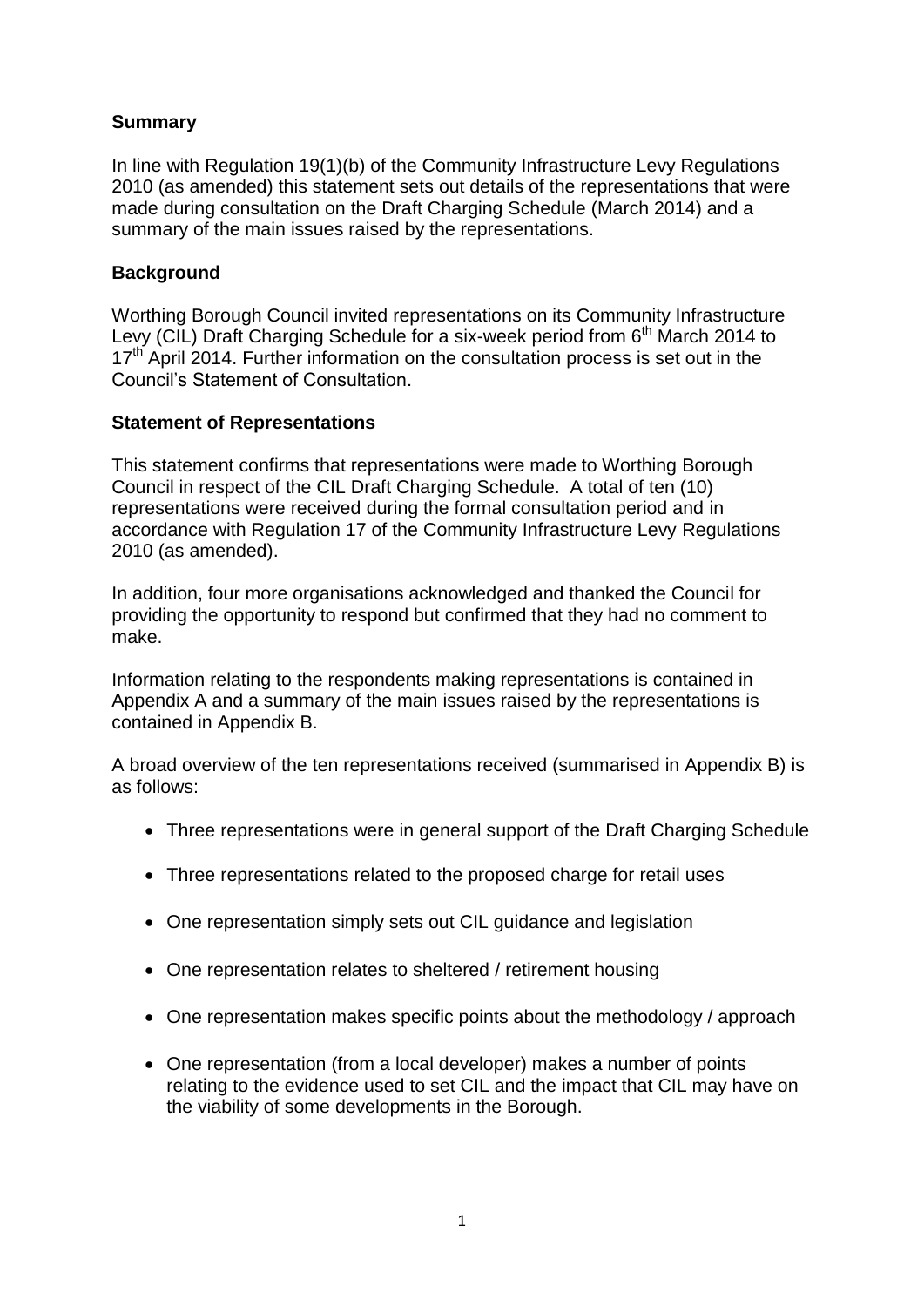#### **Right to be heard**

As set out in Appendix A, six respondents requested the right to be heard by the CIL Examiner.

#### **Modifications to the Draft Charging Schedule**

The Council has made some minor modifications to the Draft Charging Schedule after it was published in accordance with Regulation 16 of the Community Infrastructure Levy Regulations 2010 (as amended). The majority of these simply update the document to reflect the current stage but all amendments are outlined in the Modification Statement.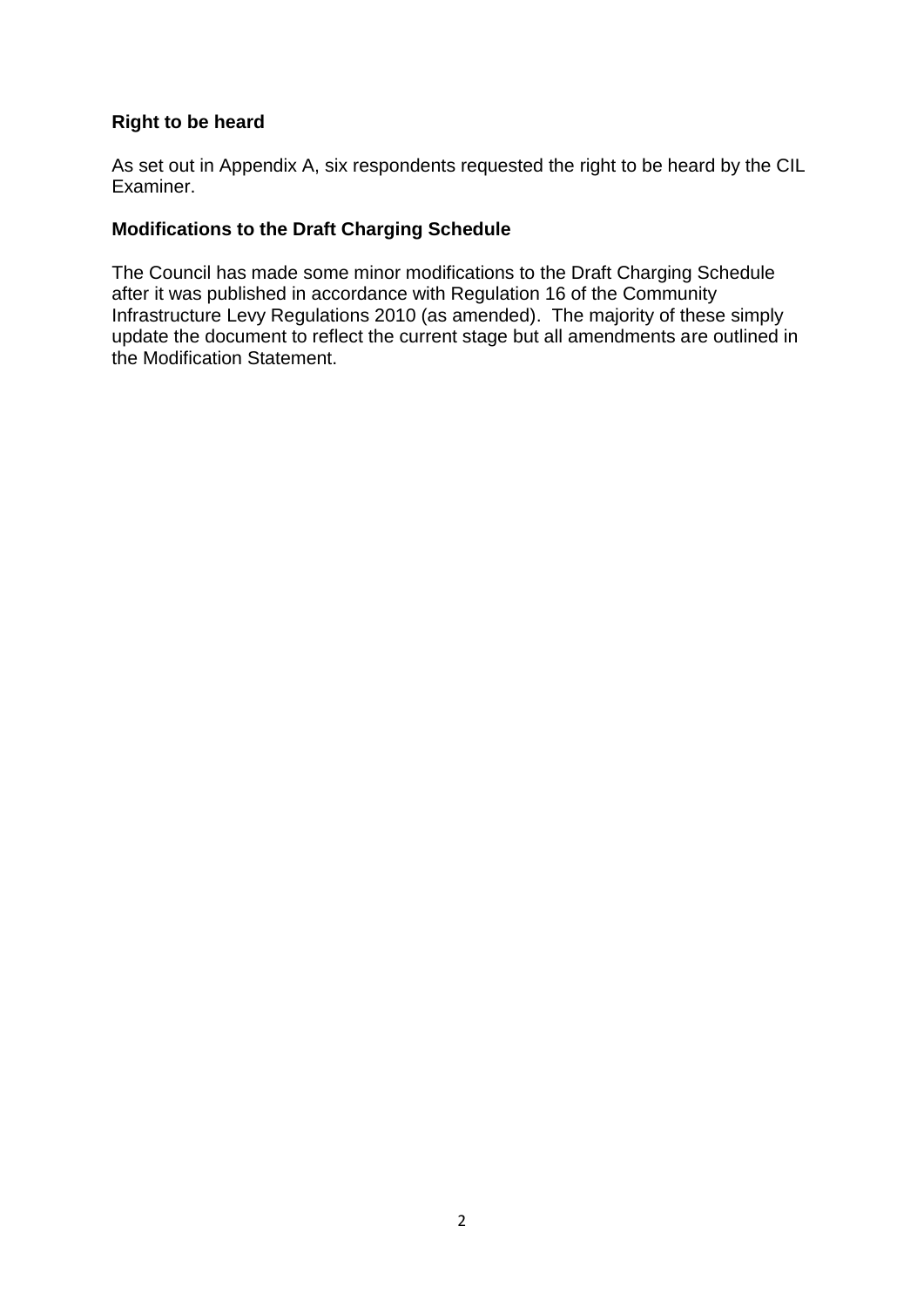# **APPENDIX A**

**Details of respondents in relation to CIL Draft Charging Schedule Consultation**

| Ref             | <b>Respondent</b>           | Organisation                      | <b>Representing</b>                                                | Date of<br><b>Response</b> | <b>Request to be</b><br>heard at<br><b>Examination?</b> |
|-----------------|-----------------------------|-----------------------------------|--------------------------------------------------------------------|----------------------------|---------------------------------------------------------|
| 1.              | <b>Ben Cheal</b>            | Roffey Homes Ltd                  |                                                                    | 13/04/14                   | <b>Yes</b>                                              |
| $\overline{2}$  | Samantha Prior              | <b>Sussex Police</b>              |                                                                    | 03/04/14                   | No                                                      |
| 3               | Nicole Penfold              | <b>Gladman Developments</b>       |                                                                    | 11/04/14                   | <b>No</b>                                               |
| 4               | <b>Kie Farrell</b>          | <b>Peacock and Smith</b>          | Wm Morrison Supermarkets Plc                                       | 14/04/14                   | Yes                                                     |
| 5               | <b>Catherine Hutchins</b>   | <b>Environment Agency</b>         |                                                                    | 16/04/14                   | <b>No</b>                                               |
| 6               | Paul Galgey                 | <b>Planning Potential</b>         | Aldi Stores Limited                                                | 16/04/14                   | Yes                                                     |
| $\overline{7}$  | <b>Lucy Seymour-Bowdery</b> | <b>West Sussex County Council</b> |                                                                    | 17/04/14                   | <b>No</b>                                               |
| 8               | <b>Karen Calkin</b>         | RPS Planning & Development        |                                                                    | 17/04/14                   | Yes                                                     |
| 9               | <b>Melys Pritchett</b>      | <b>Savills</b>                    | <b>HBF Consortium</b>                                              | 17/04/14                   | <b>Yes</b>                                              |
| 10 <sup>°</sup> | <b>Ziyad Thomas</b>         | The Planning Bureau Limited       | McCarthy & Stone Ltd and<br><b>Churchill Retirement Living Ltd</b> | 17/04/14                   | Yes                                                     |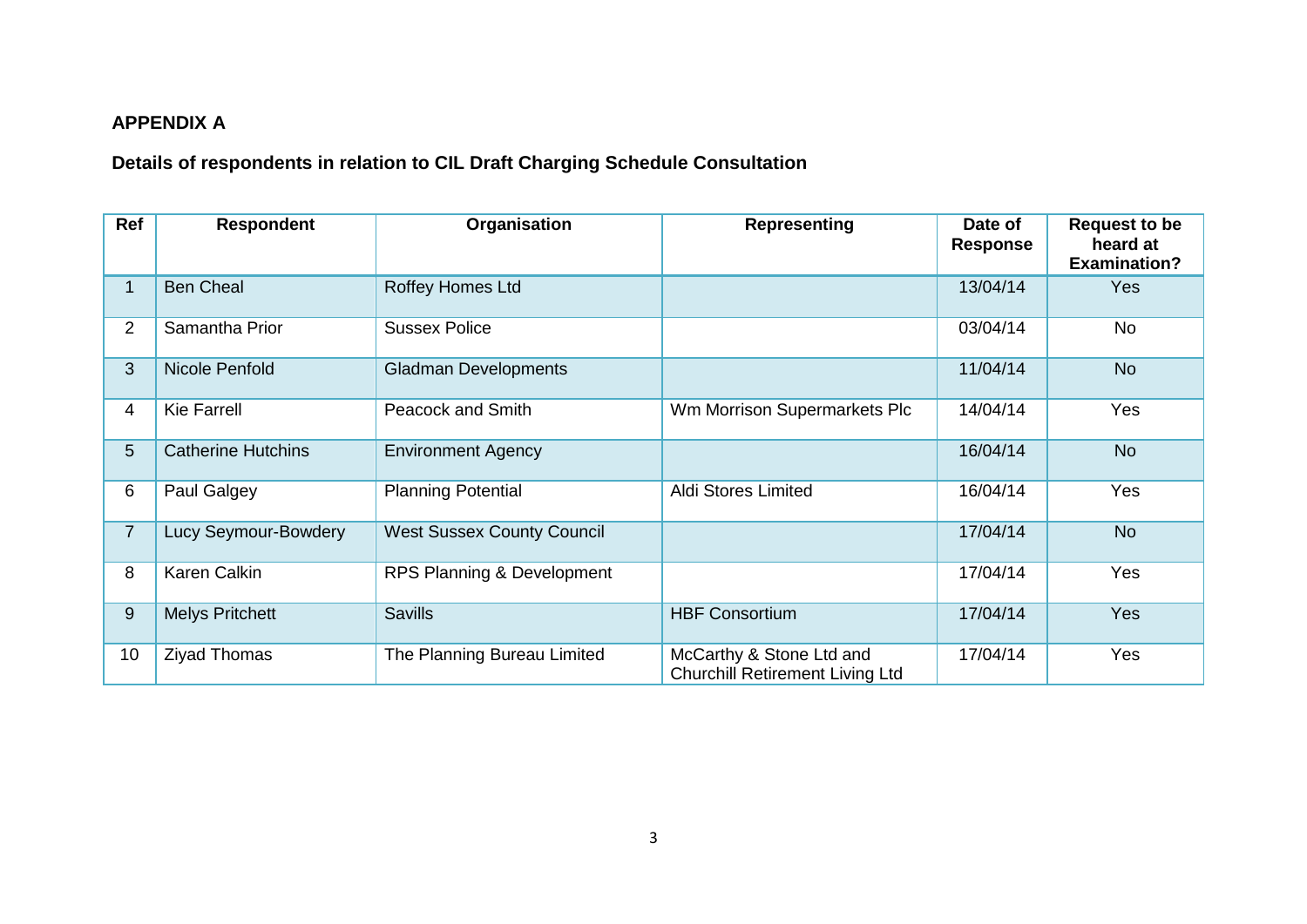**Responses received – acknowledgement but no comment**

| Ref              | <b>Respondent</b>        | Organisation                    | <b>Date of Response</b> |
|------------------|--------------------------|---------------------------------|-------------------------|
| ACK1             | Angela Atkinson          | Marine Management Organisation  | 06/03/14                |
| ACK <sub>2</sub> | John Lister              | Natural England                 | 26/03/14                |
| ACK <sub>3</sub> | <b>Helen Sissons</b>     | <b>Horsham District Council</b> | 17/04/14                |
| ACK4             | <b>Elizabeth Cleaver</b> | <b>Highways Agency</b>          | 25/04/14                |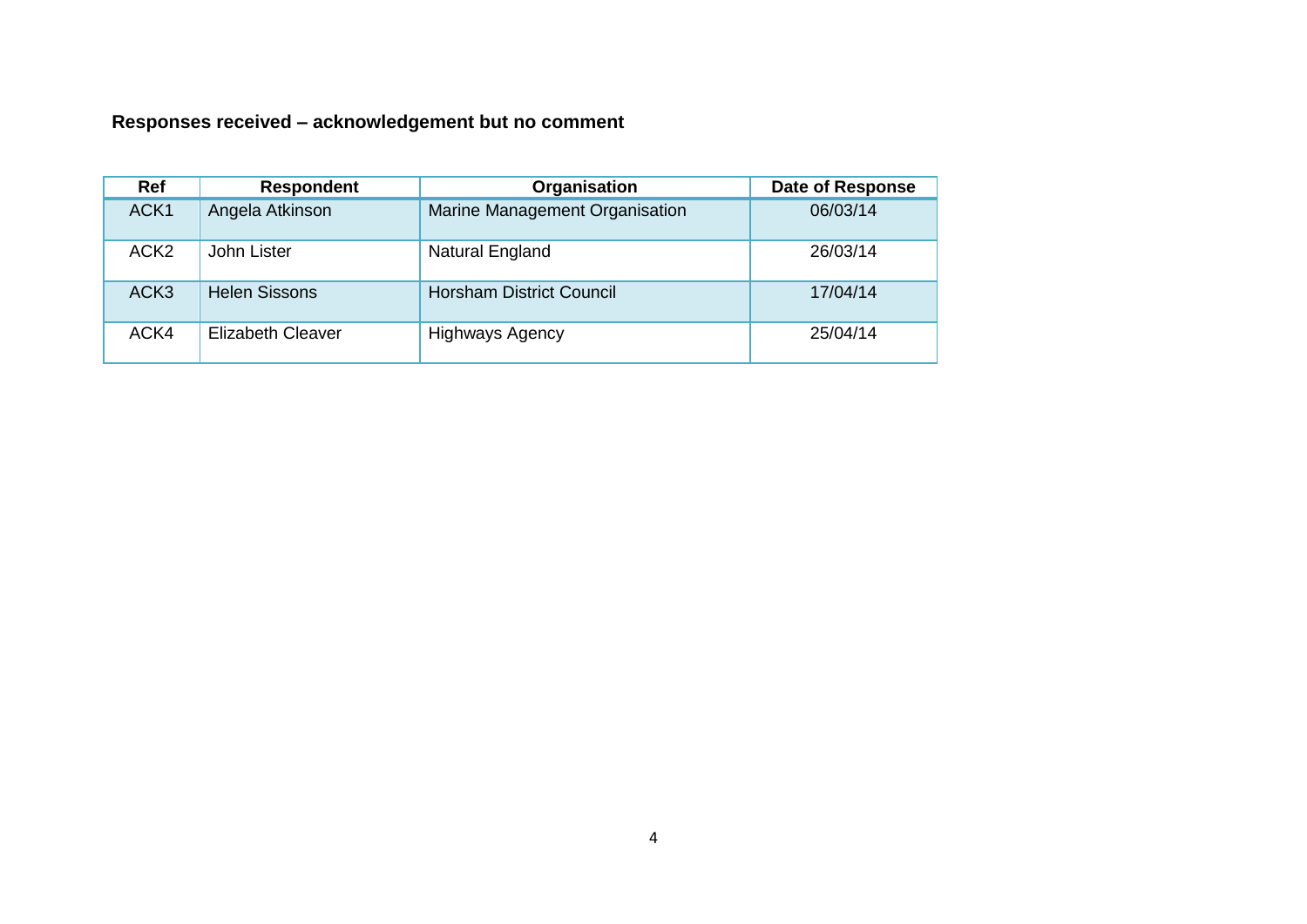# **APPENDIX B**

**Summary of representations received on Worthing Borough Council's Draft Charging Schedule during consultation between the 6th March 2014 and the 17th April 2014**

| Ref          | <b>Respondent</b>                        | <b>Summary of Representation</b>                                                                                                                                                                                                                                                                                                                                                                                                                                                                                                                                                                                                                                                                                                                                                                                                                                                                                                                                                                                                                                                                                                                                                                                                                                          |
|--------------|------------------------------------------|---------------------------------------------------------------------------------------------------------------------------------------------------------------------------------------------------------------------------------------------------------------------------------------------------------------------------------------------------------------------------------------------------------------------------------------------------------------------------------------------------------------------------------------------------------------------------------------------------------------------------------------------------------------------------------------------------------------------------------------------------------------------------------------------------------------------------------------------------------------------------------------------------------------------------------------------------------------------------------------------------------------------------------------------------------------------------------------------------------------------------------------------------------------------------------------------------------------------------------------------------------------------------|
| $\mathbf{1}$ | <b>Ben Cheal</b><br>(Roffey Homes Ltd)   | • Support the principle of CIL but concerned with impact that this will have on development in Worthing.<br>Disappointed that Roffey Homes have not been approached for advice on sales / land values<br>• The evidence shows that 20 of 45 situations are unable to sustain a CIL rate of £100sqm<br>There are errors in the viability results table for low rise apartments in high land value areas.<br>Developers profit should be set at 25% for apartment developments<br>• There is no explanation offered as to why some CIL rates have changed significantly between PDCS<br>and DCS stage.<br>• The Council's housing delivery rates are unrealistic<br>• The brownfield land category is not representative of brownfield land opportunities in Worthing.<br>• The town is not delivering enough housing to meet need and a blanket rate for CIL will undermine<br>delivery on brownfield sites.<br>• Assessments should be made for all types of development scenarios<br>• The CIL rate for brownfield development should be reviewed and differential rate should be set to suit<br>the type of development and location.<br>• Greenfield land should have CIL rates materially increased to provide for CIL that cannot be provided<br>on brownfield land. |
| 2            | Samantha Prior<br>(Sussex Police)        | • Support - WBC has complied with guidance and had full regard to the appropriate available evidence.<br>• Sussex Police note that the proposed charge is set at a rate based on the viability evidence and that<br>this will be used to part fund the infrastructure needed to support future development in the area.<br>• Welcome inclusion of Sussex Police infrastructure as part of the community facilities.                                                                                                                                                                                                                                                                                                                                                                                                                                                                                                                                                                                                                                                                                                                                                                                                                                                       |
| 3            | Nicole Penfold<br>(Gladman Developments) | Various comments setting out the requirements of CIL and guidance that must be adhered to when a<br>levy is put in place.                                                                                                                                                                                                                                                                                                                                                                                                                                                                                                                                                                                                                                                                                                                                                                                                                                                                                                                                                                                                                                                                                                                                                 |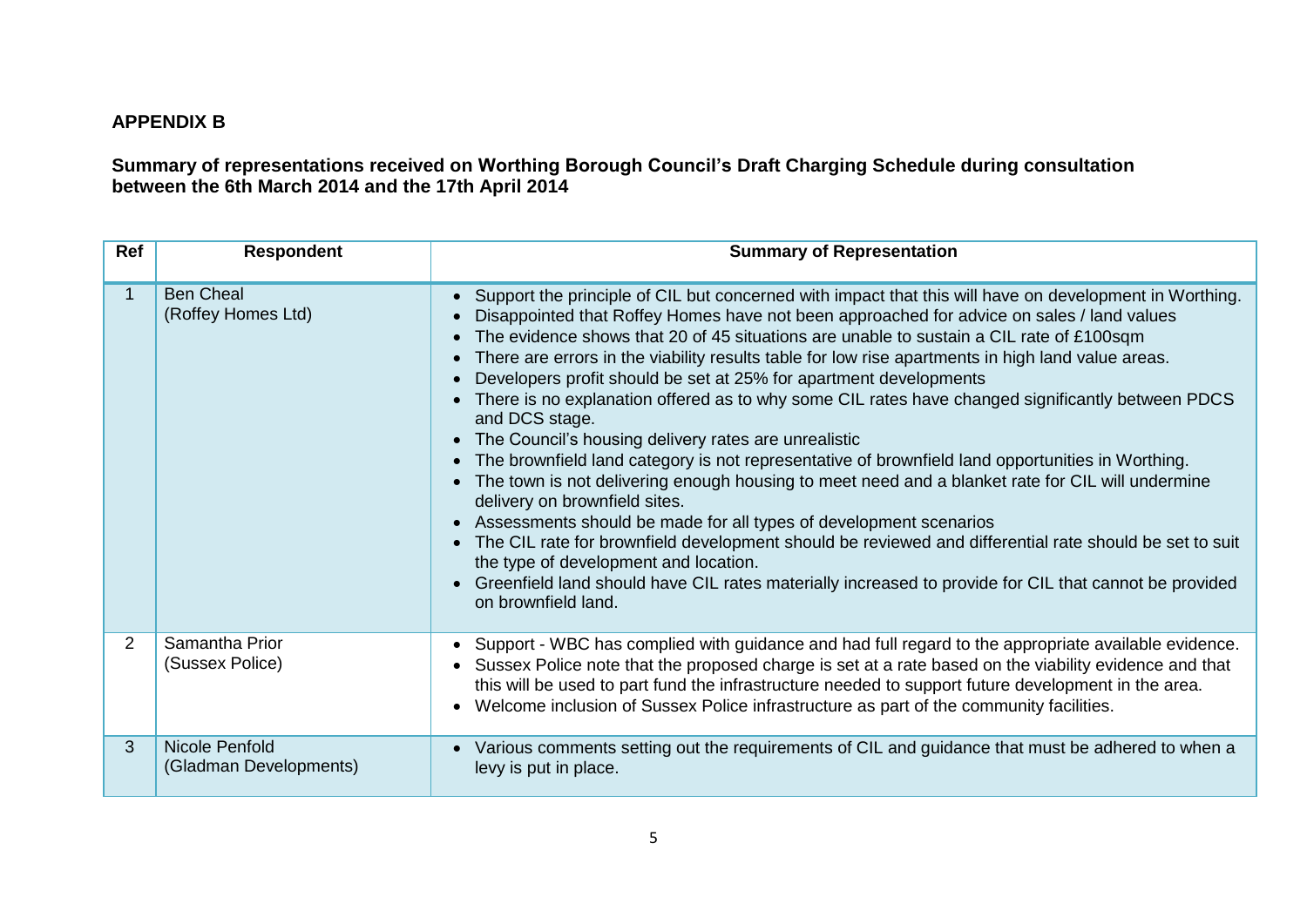| 4              | <b>Kie Farrell</b><br>(Peacock & Smith – Morrisons)  | Agree in principle with the methodology adopted<br>Objection to rate of £150/sqm for retail in that it would place undue risk on the delivery of retail<br>proposals and would place an unrealistic burden on new retail development.<br>All retail categories should be tested<br>Question use of historic data for land values and some elements of Construction Cost Study<br>(particularly an allowance for abnormal costs).<br>Request to see full financial and development appraisals.<br>The allowance for professional fees (8%) should be increased to 10-12.5%.<br>Level of developers' profit should be increased to 25%.<br>The allowance made for Planning Obligations is too small. |
|----------------|------------------------------------------------------|----------------------------------------------------------------------------------------------------------------------------------------------------------------------------------------------------------------------------------------------------------------------------------------------------------------------------------------------------------------------------------------------------------------------------------------------------------------------------------------------------------------------------------------------------------------------------------------------------------------------------------------------------------------------------------------------------|
| 5              | <b>Catherine Hutchins</b><br>(Environment Agency)    | • Support                                                                                                                                                                                                                                                                                                                                                                                                                                                                                                                                                                                                                                                                                          |
| 6              | Paul Galgey<br>(Planning Potential - Aldi stores)    | Concern that the proposed 'blanket' CIL rate for retail uses may jeopardise delivery of new proposals<br>in Worthing.<br>Size of retail units tested does not bare any resemblance to a discount convenience operation.<br>Suggest introducing a differential rate based on scale - proposed floorspace threshold to be<br>2,000sqm                                                                                                                                                                                                                                                                                                                                                                |
| $\overline{7}$ | Lucy Seymour-Bowdery<br>(West Sussex County Council) | Generally supportive<br>Welcome reference allowing land payment / infrastructure delivery 'in-kind'<br>Suggest adding reference to Green Infrastructure<br>Suggest minor revisions to the Draft Reg123 list.                                                                                                                                                                                                                                                                                                                                                                                                                                                                                       |
| 8              | <b>Karen Calkin</b><br>(RPS Planning & Development)  | Concerned about impact that the proposed retail levy will have on the viability of some schemes -<br>particularly larger retail operators.<br>Suggest assessing a wider variety and type of retail units.<br>$\bullet$<br>Clarify that ancillary parking would be exempt from the levy.<br>Request that the Council adopts discretionary relief policy for major proposals.<br>Charging Schedule should recognise that for some major schemes there should be relief from the levy<br>and that S106 agreements should be used instead.                                                                                                                                                             |